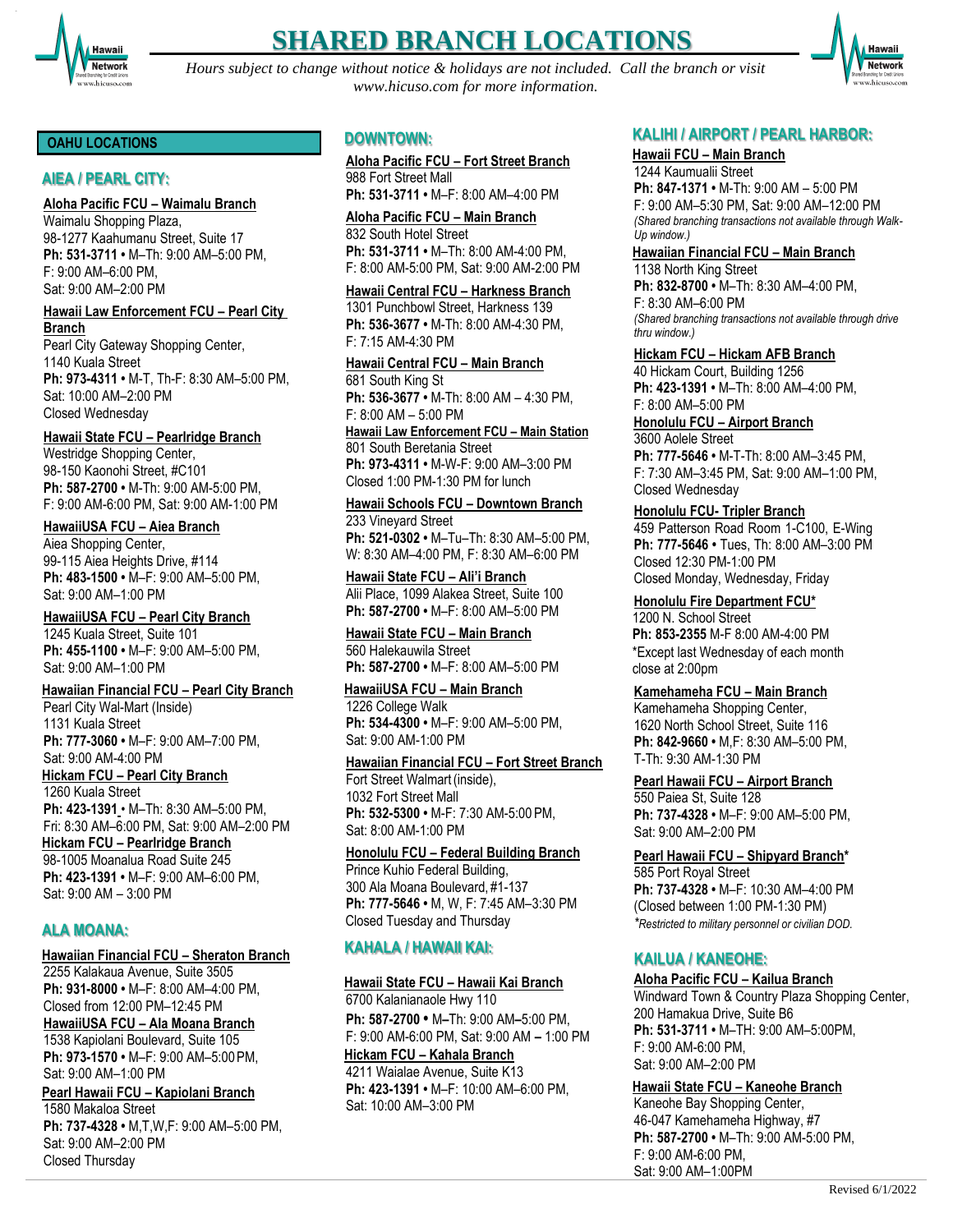

# **SHARED BRANCH LOCATIONS**

*Hours subject to change without notice & holidays are not included. Call the branch or visit [www.hicuso.com f](http://www.hicuso.com/)or more information.*



## **HawaiiUSA FCU – Kaneohe Branch**

Windward Mall, 46-056 Kamehameha Highway **Ph: 233-1200 •** M–F: 9:00 AM–5:00 PM, Sat: 9:00 AM–1:00PM

**Hickam FCU- Kaneohe Branch** 46-056 Kamehameha Highway Suite E02 **Ph: 423-1391 •** M-F 10:00 AM-6:00 PM, Sat: 9:00 AM-2:00 PM **Ko'olau FCU – Kailua Branch** 151 Hekili Street, Suite 101

**Ph: 262-1239 •** M,T,W: 9:00 AM–5:00 PM, Th: 10:00 AM–5:00 PM, F: 9:00 AM-6:00 PM, Sat: 9:00 AM–1:00 PM

**Ko'olau FCU – MCBH Office\***

Marine Corp Base Hawaii, 6699 Mokapu Rd **Ph: 254-3566 •** M,T,W,F: 9:00 AM–5:00 PM, Th: 10:00 AM–5:00 PM, Sat: Closed *\*Restricted to military personnel or civilian DOD.*

# **KAIMUKI / MANOA / MCCULLY / UH:**

# **Hawaii Law Enforcement FCU – Main Branch**

1936 South King St. **Ph: 973-4311 •** M–F: 7:30 AM–4:00 PM, Sat: 10:00 AM-2:00 PM

**Hawaii State FCU – Kaimuki Branch** 3221 Waialae Avenue #16-B6 **Ph: 587-2700 •** M–F: 8:00 AM–5:00 PM, Sat: 9:00 AM–1:00 PM

**Hawaiian Financial FCU – Kaimuki Branch** 1144 10th Avenue, Suite 101 **Ph: 735-6940 •** M–Th: 8:30 AM–4:00 PM, F: 8:30 AM–6:00 PM

**Hotel & Travel Industry FCU – Main Branch** 1914 S. King St. Suite 100 **Ph: 942-5212 •** M–W–Th: 8:00 AM–4:30 PM, Tu: 8:00 AM–2:00 PM, Fri: 8:00 AM–6:00 PM

**Honolulu FCU – Main Office (Moili'ili Branch)** 2305 South Beretania Street **Ph: 777-5646 •** M-Th: 8:30 AM-4:00 PM, F: 8:30 AM-5:00 PM, Sat: 9:00 AM-1:00 PM

**University of Hawaii FCU – McCully Branch** 2019 South King Street **Ph: 983-5500 •** M–Th: 8:30 AM–5:00 PM, F: 8:30 AM–6:00 PM, Sat: 9:00 AM–1:00 PM

**University of Hawaii FCU – Manoa Branch** Manoa Marketplace 2752 Woodlawn Drive, Suite 5-107 **Ph: 983-5500 •** M–Th: 8:30 AM–5:00 PM, F: 8:30 AM–6:00 PM, Sat: 9:00 AM–1:00 PM

# **MILILANI / WAHIAWA:**

**Hawaii State FCU – Mililani Branch** 95-1095 Ainamakua Drive #9 **Ph: 587-2700 •** M–Th: 9:00 AM–5:00 PM, F: 9:00 AM-6:00 PM, Sat: 9:00 AM–1:00 PM

#### **Hawaiian Financial FCU – Wheeler Branch\***

1129 Wright Avenue, Building 102 **Ph: 624-9801 •** M–Th: 8:30 AM–4:00 PM, F: 8:30 AM–6:00 PM *\*Restricted to military personnel or civilian DOD.*

#### **HawaiiUSA FCU – Mililani Branch\***

Mililani Shopping Center, 95-221 Kipapa Drive, A-2 **Ph: 625-5999 •** M–F: 9:00 AM–5:00 PM, Sat: 9:00 AM–1:00 PM \*Service available through Shared Branch Express ATM only **Hickam FCU-Mililani Branch** 95-1249 Meheula Parkway Box 119 **Ph: 423-1391 •** M–F: 10:00 AM–6:00 PM, Sat: 9:00 AM-2:00 PM

**Schofield FCU \*** 331 Brannon Road, Bldg 699 **Ph: 624-9884 •** M–F: 8:30 AM–4:00 PM *\*Restricted to military personnel or civilian DOD.*

# **WAIANAE:**

#### **Pearl Hawaii FCU – Waianae Branch**

85-866 Farrington Highway **Ph: 737-4328 •** M–F: 9:00 AM–5:00 PM, Sat: 9:00 AM–2:00 PM

## **WAIPAHU / EWA BEACH / KAPOLEI:**

**Aloha Pacific FCU – Kapolei Branch** James Campbell Building, 1001 Kamokila Boulevard, Suite 104 **Ph: 531-3711 •** M–Th: 9:00 AM–5:00PM, F: 9:00 AM–6:00 PM, Sat: 9:00 AM–2:00 PM **Aloha Pacific FCU – Waikele Branch**

Waikele Shopping Plaza, 94-799 Lumiaina Street, Unit 2-A2 **Ph: 531-3711 •** M–Th: 9:00 AM–5:00 PM, F: 9:00 AM-6:00 PM, Sat: 9:00 AM–2:00 PM

**Hawaii Law Enforcement FCU – Kapolei Branch** 889 Kamokila Boulevard **Ph: 973-4311 •** M-T-W, F: 8:30 AM–5:00 PM, Sat: 10:00 AM–2:00 PM Closed Thursday

**Hawaii State FCU – Kapolei Branch** 91-590 Farrington Highway, #140 **Ph: 587-2700 •** M–Th: 9:00 AM–5:00 PM, F: 9:00 AM-6:00 PM, Sat: 9:00 AM–1:00 PM

#### **Hawaiian Financial FCU – Kapolei Branch**

Kapolei Wal-Mart (Inside), 91-600 Farrington Highway **Ph: 380-7280 •** M–F: 9:00 AM–7:00 PM, Sat: 9:00 AM–4:00 PM

## **Hawaiian Financial FCU – Kunia Branch**

Kunia Wal-Mart (Inside), 94-595 Kupuohi Street **Ph: 671-7788 •** M–F: 9:00 AM–7:00PM, Sat: 9:00 AM–4:00 PM

#### **HawaiiUSA FCU – Kapolei Branch**

920 Kamokila Boulevard **Ph: 674-8350 •** M–F: 9:00 AM–5:00 PM, Sat: 9:00 AM–1:00 PM

#### **HawaiiUSA FCU – Waipahu Branch\***

Waipahu Town Center, 94-050 Farrington Highway, #B1-4 **Ph: 676-4300 •** M–F: 9:00 AM–5:00 PM, Sat: 9:00 AM–1:00 PM \*Service available through Shared Branch Express ATM only

#### **Hickam FCU- Kapolei Branch**

590 Farrington Highway Suite 501 **Ph: 423-1391 •** M-F: 10:00 AM-6:00 PM, Sat: 9:00 AM-2:00 PM

**Honolulu FCU – Ewa Branch** 91-1717 B Fort Weaver Rd. **Ph: 777-5646 •** M,T,W: 9:00 AM-5:00 PM Fri: 9:00 AM-5:30 PM, Sat: 9:00 AM-1:00 PM Closed Thursday

#### **Pearl Hawaii FCU – Ewa Branch**

91-1401 Fort Weaver Road, A102 **Ph: 737-4328 •** M-F: 9:00 AM–5:00 PM, Sat: 9:00 AM–2:00 PM

**Pearl Hawaii FCU - Main Office (Waipio)** 94-449 Ukee Street **Ph: 737-4328 •** M–F: 9:00 AM–5:00 PM,

Sat: 9:00 AM–2:00 PM

**BIG ISLAND LOCATIONS** 

## **Big Island FCU - Hilo Branch**

66 Lono Street **Ph: 808-935-9778 •** M–F: 8:30 AM–5:00 PM **Big Island FCU – Kona Branch** 75-5737 Kuakini Highway, Suite 101 **Ph: 808-329-8889 •** M–F: 8:30 AM–5:00 PM

**Big Island FCU – Puna Branch**

16-594 Kipimana St **Ph: 808-930-2600 •** M–F: 8:30 AM–5:00 PM **Hawaii Community FCU – Hilo Branch**

111 Aupuni Street **Ph: 808-930-7700 •** M–Th: 8:30 AM–4:30 PM, F: 8:30 AM–5:00 PM, Sat: 8:30 AM–12:00 PM

#### **Hawaii Community FCU - Honoka'a Branch** 45-690 Pakalana Street, Suite A

**Ph: 808-930-7700 •** M–Th: 8:30 AM–4:30 PM, F: 8:30 AM–6:00 PM

**Hawaii Community FCU - Kailua-Kona Branch** 75-159 Hualalai Road **Ph: 808-930-7700 •** M–Th: 8:30 AM–4:30 PM,

F: 8:30 AM–6:00 PM, Sat: 8:30 AM–12:00 PM

**Hawaii Community FCU - Kaloko Branch** Kaloko Light Industrial Park, 73-5611 Olowalu Street **Ph: 808-930-7700 •** M–F: 10:00 AM–6:00PM, Sat: 10:00 AM–2:00 PM

**Hawaii Community FCU - Kealakekua Branch** 81-6631 Mamalahoa Highway **Ph: 808-930-7700 •** M–Th: 8:30 AM–4:30 PM, F: 8:30 AM–6:00 PM